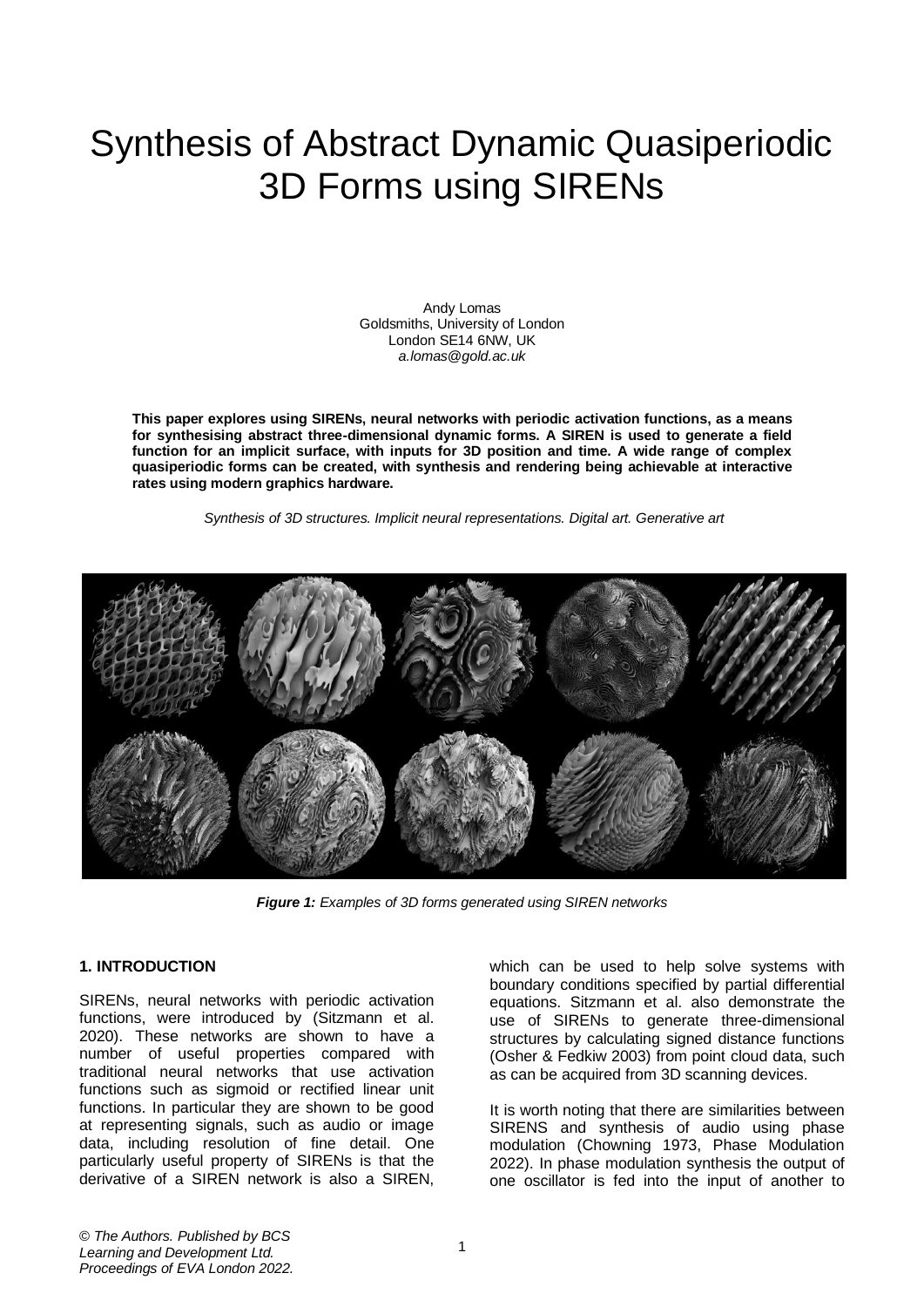cause periodic phase offsets. One of the strengths of this form of synthesis is that a wide range of waveforms can be achieved with a relatively small number of operators. For instance: the Yamaha DX7, one of the most popular synthesisers from the 1980s, utilises only 6 periodic operators to create all the sounds that it generates. The similarity between SIRENs and phase modulation synthesis has been noted by (Janson 2021) and used to create a neural net based audio synthesiser.

Since SIRENs can be used to generate 3D structures as well as audio signals, this raises the idea of using SIRENs as a basis for synthesising novel three-dimensional forms rather than just to represent existing signals. Similar to the way that phase modulation synthesis can create a rich range of sounds with a small number of operators, a SIREN with a relatively small number of neurons may be capable of generating a wide range of different three-dimensional structures.

A common feature of music and certain types of art are motifs that recur but each time with variations. These appear to be forms that we respond to particularly strongly on an aesthetic level: signals that aren't completely regular but have patterns and structure that change over time and space. If the weights in a SIREN aren't simple rational multiples of each other, they have the potential to generate signals with these types of quasiperiodic patterns.

# **2. METHOD**

To create time-varying 3D forms, a SIREN was implemented with the following structure:

- An input layer with 4 inputs: XYZ position and time.
- A number of fully connected hidden layers, each with the same number of neurons and using sinusoidal activation functions.
- An output layer with a linear activation function and a single output value.

The output value from the SIREN was used as a field function for an implicit surface, with the isosurface at zero being used to create the 3D form.

The generation of the SIREN was parameterised using a number of hyper-parameters:

- Number of hidden layers (2 to 6).
- Hidden layer size (4 to 20).
- Hidden layer weight multiplier (1 to 100).
- Final layer weight multiplier (0.1 to 10).
- World scale multiplier (0.1 to 10).
- Time multiplier (0.1 to 1).
- Power series ratio (0.5 to 1).



*Figure 2: Typical structure of SIREN used to generate 3D forms*

The weight and bias values for each neuron were generated using random values with ranges specified by the layer weight modifier values.

The Power Series Ratio parameter was used to specify a multiplication factor to be applied to the input weights of each successive neuron in each of the hidden layers. The intention was to ensure that the neurons in each layer would have a distribution of input weight values that would promote a range of frequency responses in the output.

In (Sitzmann et al. 2020) when generating 3D surfaces they impose a constraint using a partial differential equation to ensure that the field function generated by the SIREN is a signed distance function. This introduces an additional step where the weights in the SIREN are fitted to the boundary conditions using gradient descent. For this work a signed distance function wasn't considered necessary since all that was required was an isosurface at zero which was rendered using marching cubes to create a triangle mesh. Relaxing this constraint allowed the SIRENs to be generated without fitting weights, allowing significantly faster generation of the SIREN from the hyperparameters.

To make use of massively parallel processing, such as is available with modern graphics hardware, the SIREN network was implemented in CUDA. The extraction of the iso-surface from the SIREN was also implemented in CUDA, with the output of the SIREN evaluated over a regularly spaced 3D grid of voxels and using marching cubes (Lorensen 1987) to generate a triangle mesh. This data was then used in NVIDIA's OptiX ray-tracing library for rendering (Parker et al. 2010).

Additional final layer outputs could be optionally added to the SIREN to generate an RGB colour for each position in 3D space. This was used as a procedural 3D texture to change the diffuse colour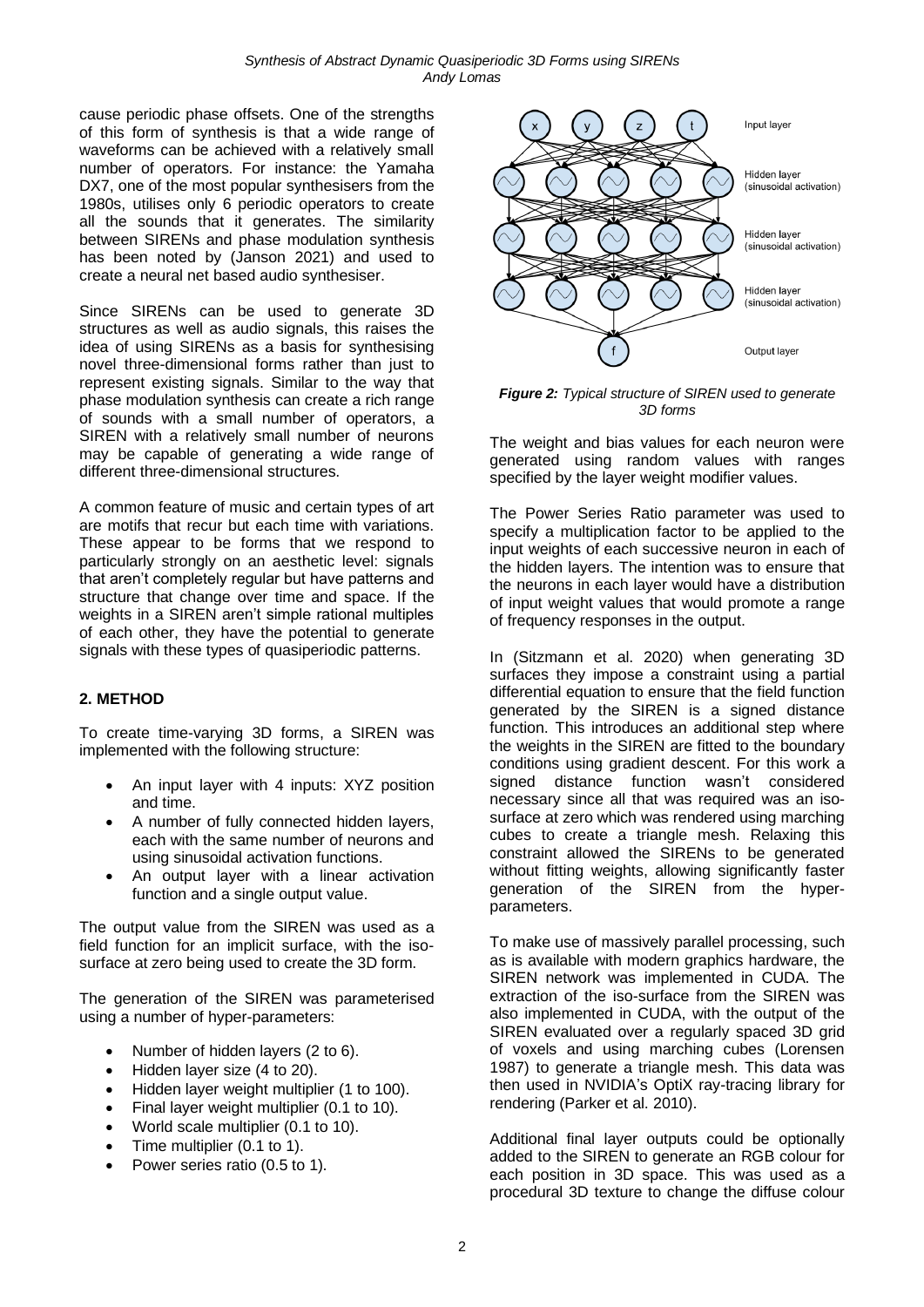of the iso-surface during rendering. By being generated using the same network, the intention was that these colours would coherently change with the shape of the surface.



*Figure 3: SIREN form with RGB colour*

Additional hyper-parameters could be included to add an offset to the field function based on the radial distance from the world centre. This allowed forms to be created that have a limited bounding volume, since beyond a certain radius the field functions will either be strictly positive or strictly negative.



*Figure 4: Selecting SIREN hyper-parameters using Species Explorer*

To explore the range of possible outputs, the author used his Species Explorer software (Lomas 2016) to vary the hyper-parameters and sample results. The output was automatically classed as being a failure and allocated a score of zero if no triangles were generated when extracting the iso surface. All other cases were given a score value by the author on a scale from 1-10, which was used as a fitness value to generate new individuals using

interactive genetic algorithms and machine learning methods implemented in Species Explorer.

To evaluate the dynamic behaviour of the forms over time, extensions were added to Species Explorer to allow the viewing of animated .gif files for each form, as well as to launch a live simulation running the SIRENs in an interactive viewer.

### **3. RESULTS**



*Figure 5: Generated forms showing varying amounts of regularity*

The described system created a wide range of generated forms: from structures that appeared to have significant amounts of regularity through to forms that appeared to be far more noisy, irregular structures. In between these extremes the system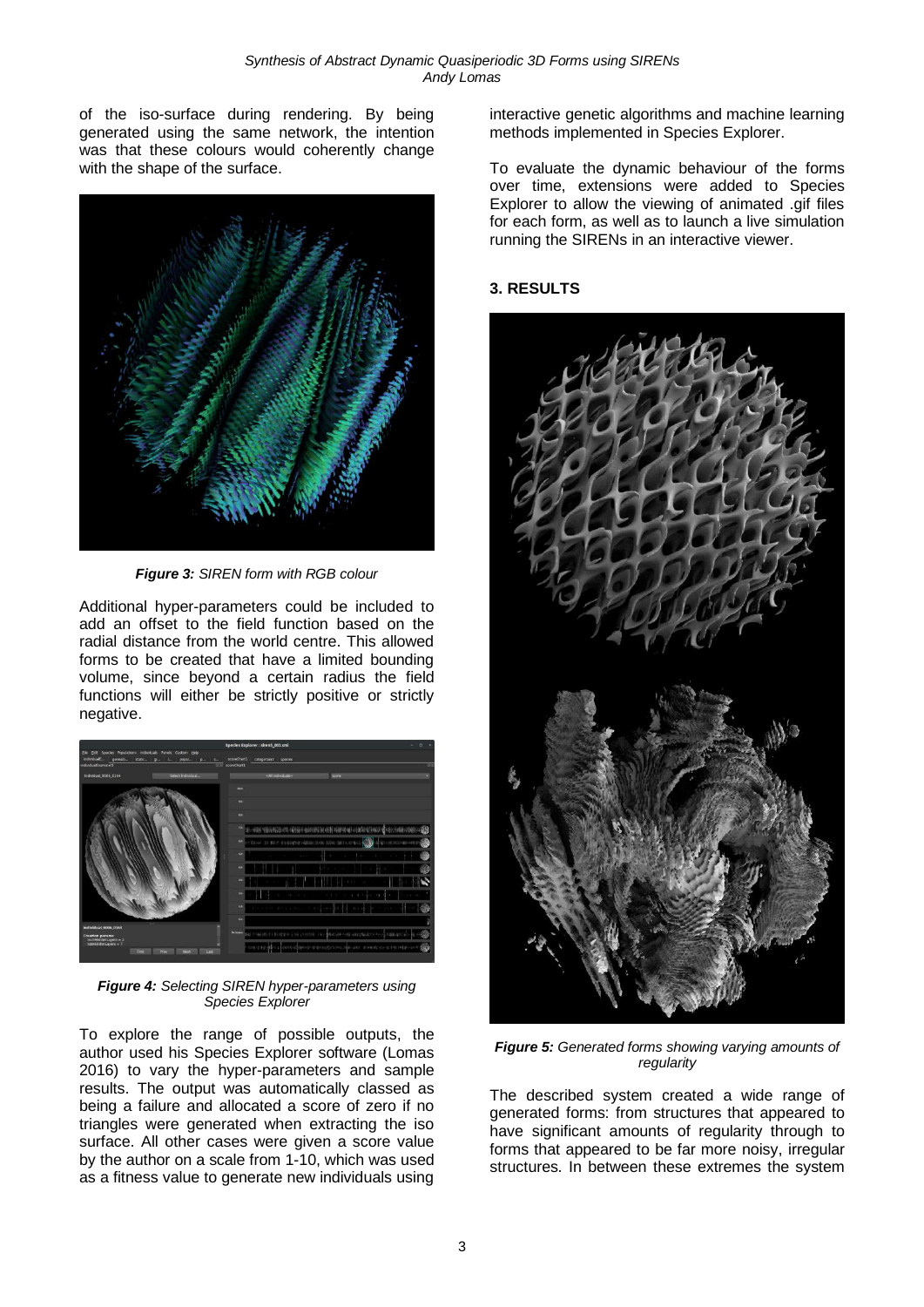generated many forms with repeating motifs but where each repetition shows different patterns.

The computation of the forms (evaluating the SIREN in a voxel grid, generating triangles using marching cubes and rendering using OptiX) is sufficiently fast to allow animated structures to be generated in real-time if the resolution of the voxel grid is sufficiently small. A voxel grid with 128 cubes on each side (2,097,152 sample points) would generally allow updates at 30fps or faster using an RTX 2080 Ti GPU and rendering at 1024x1024 pixels. For higher quality renders, voxel grids of up to 512 cubes on each side (134,217,728 sample points) could be calculated while staying within the GPU's memory limitations with render times of around 1 second per frame.

The output of the system was tested in a variety of contexts including:

• A simple OpenGL viewer that allows the user to interactively move the form in 3D space using a virtual trackball interface while it updates dynamically.

- Anaglyph stereoscopic rendering to view the results in 3D.
- Stereoscopic viewing in a VR environment using Unreal Engine and an HTC Vive head mounted display.
- Rendering for presentation in a Fulldome environment, including with anaglyph stereoscopic 3D.

The use of field functions facilitates creating transitions between different forms by simply interpolating between the field functions before extracting the iso-surface. This works even if the surfaces generated by two SIRENs have different topologies. A video showing a series of such transitions can be seen at (Lomas 2022a), together with an anaglyph stereoscopic 3D version of the same transitions for viewing with red blue/cyan glasses at (Lomas 2022b).



*Figure 6: 3D anaglyph rendering of a SIREN form (for viewing with red blue/cyan glasses*

#### **4. DISCUSSSION**

The ability to generate forms in real-time allows the potential to interactively manipulate parameters, including some of the hyper-parameters used to generate the SIREN. The author has tested this using a MIDI controller to update parameter values in real-time while viewing the results.

In some of the generated forms there are noticeable sampling artefacts. These are to be expected since the field function is being evaluated at a discrete set of regularly spaced points. Simply increasing the resolution of the voxel grid should improve this quality, but it should be noted that phase modulation techniques often generate high frequency sidebands that could exceed any discrete sampling level.